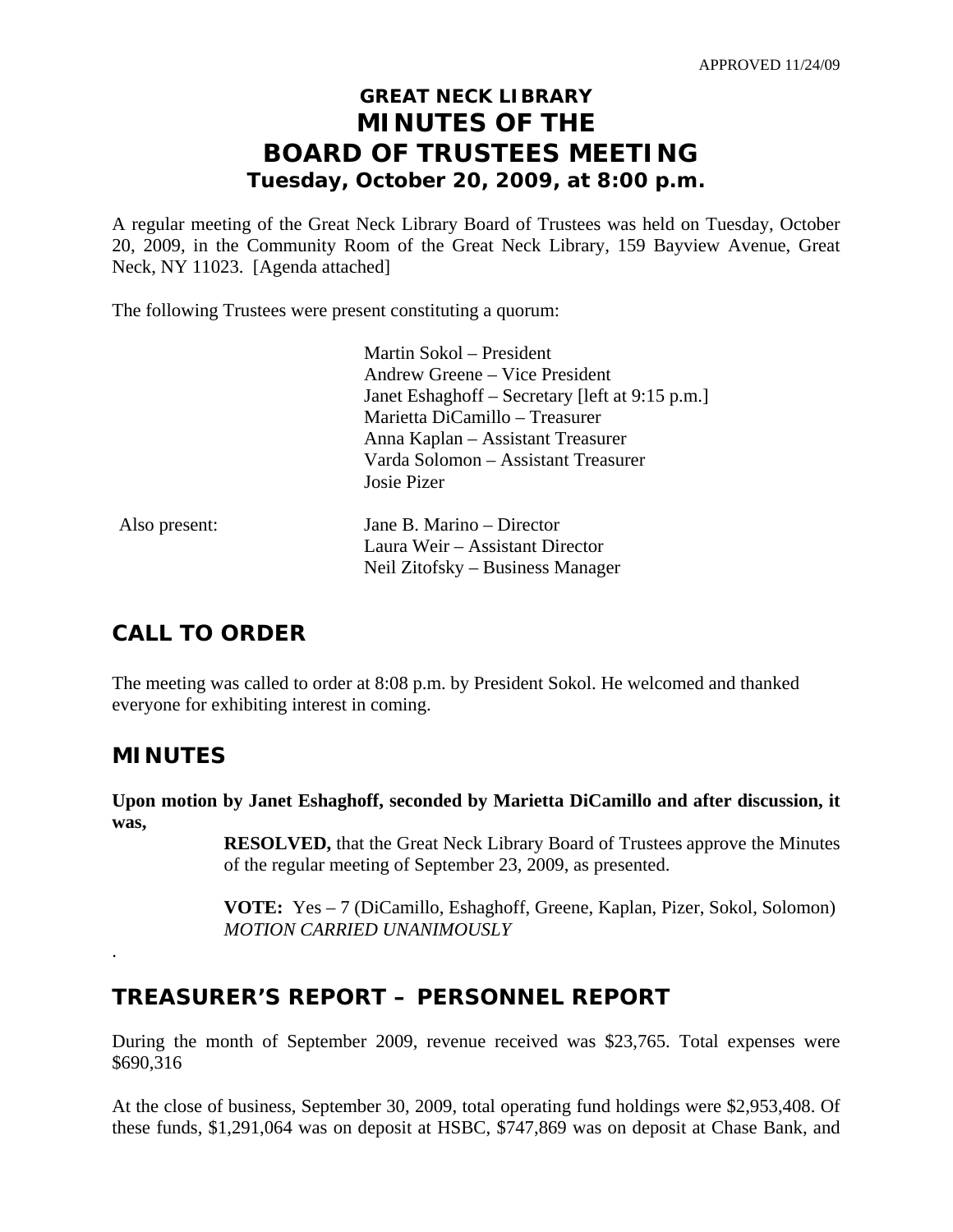\$2,780 was on hand in Petty Cash funds at Main and the Branches. This compares to a September 30, 2008, balance of \$1,817,556.

 $\overline{a}$  , and the contribution of the contribution of the contribution of the contribution of the contribution of  $\overline{a}$ 

Additionally, the cash balance of the Main Building and Special Services fund was \$1,481,979; the Automated Library fund was \$60,757; the Restricted Gift fund was \$375,271; the Branch and Special Services fund was \$1,076. These funds totaled \$1,919,082 on September 30, 2009. The September 30, 2008, total was \$2,264,776.

**Upon motion by Marietta DiCamillo, seconded by Varda Solomon, and after discussion, it was,** 

> **RESOLVED,** that the Great Neck Library Board of Trustees accept the October 20, 2009, Treasurer's Report with the Personnel Changes of June 11, 2009, through September 18, 2009.

> **VOTE:** Yes – 7 (DiCamillo, Eshaghoff, Greene, Kaplan, Pizer, Sokol, Solomon)  *MOTION CARRIED UNANIMOUSLY*

## **Warrants**

### **Upon motion by Marietta DiCamillo, seconded by Anna Kaplan, and after discussion, it was,**

**RESOLVED,** that the Board of Trustees of the Great Neck Library authorize the Treasurer, who has reviewed all checks and supporting documentation, to pay the persons named in the Warrant dated September 19, 2009, through October 16, 2009, Paid Checks numbered 0027677 through 0027684, 0027726 through 0027732, 1073, and 39754 through 39774, and To-Be-Paid Checks numbered 39775 through 39880, the sums set against their respective names, amounting in the aggregate to \$787,505.04.

**VOTE:** Yes – 7 (DiCamillo, Eshaghoff, Greene, Kaplan, Pizer, Sokol, Solomon) *MOTION CARRIED UNANIMOUSLY* 

## **Payroll Warrants**

**Upon motion by Marietta DiCamillo, seconded by Varda Solomon, and after discussion, it was,** 

> **RESOLVED,** that the Great Neck Library Board of Trustees accept the Payroll Warrants for pay dates September 10 and September 24, 2009, which have been reviewed by the Treasurer, in the amounts of \$171,615.66 and \$176,974.59 respectively, for a total of \$348,590.25.

> **VOTE:** Yes – 7 (DiCamillo, Eshaghoff, Greene, Kaplan, Pizer, Sokol, Solomon) *MOTION CARRIED UNANIMOUSLY*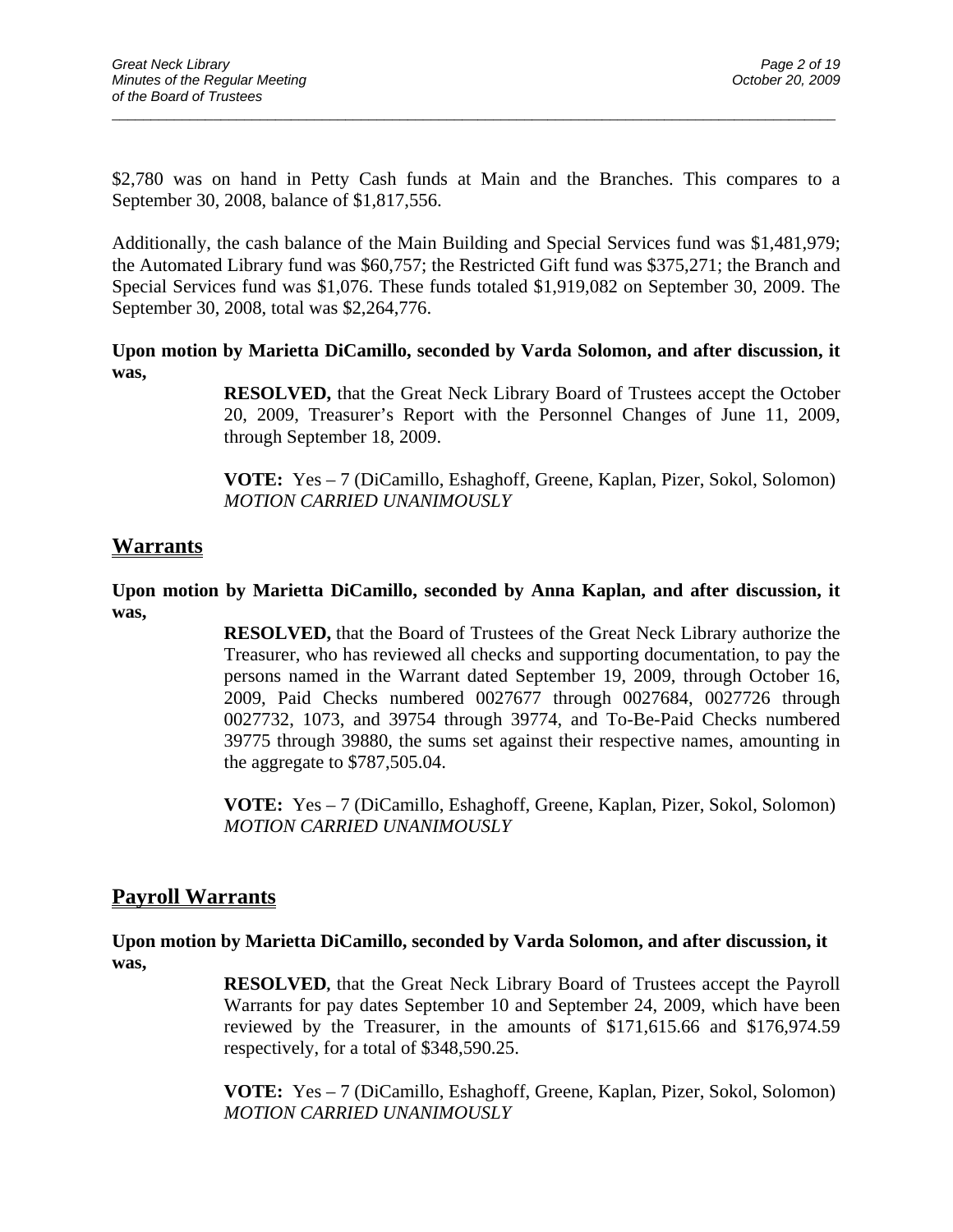# **Personnel Changes**

**Upon motion by Marietta DiCamillo, seconded by Anna Kaplan, and after discussion, it was,** 

 $\overline{a}$  , and the contribution of the contribution of the contribution of the contribution of the contribution of  $\overline{a}$ 

**RESOLVED,** that the Great Neck Library Board of Trustees accept the Personnel Changes of September 19, 2009 through October 16, 2009.

**VOTE:** Yes – 7 (DiCamillo, Eshaghoff, Greene, Kaplan, Pizer, Sokol, Solomon) *MOTION CARRIED UNANIMOUSLY* 

## **Restricted Funds Expenditure**

**Upon motion by Marietta DiCamillo, seconded by Anna Kaplan, and after discussion, it was,** 

> **RESOLVED,** that the Great Neck Library Board of Trustees authorize that the Parkville Branch book drop, purchased from American Book Returns at a total cost of \$3,538, be charged to the Branch and Special Services fund.

Public Comment: Marianna Wohlgemuth

**VOTE:** Yes – 7 (DiCamillo, Eshaghoff, Greene, Kaplan, Pizer, Sokol, Solomon) *MOTION CARRIED UNANIMOUSLY* 

# **OPEN TIME**

## **Station Branch**

There was a very large representation from the Station Branch community present at tonight's meeting to express their concern regarding the future of the Station Branch. President Sokol asked, if it were agreeable to the rest of the Trustees, that the agenda be rearranged to have "Open Time" at this juncture to allow these residents to express themselves and not having to wait around if they do not wish. Trustee Pizer requested and the Trustees agreed that if the agenda is arranged, that this portion be completed by 9:30 p.m. because the Board has a lot of business to conduct tonight.

Trustee Eshaghoff, Chair of the Branch Committee, provided a background on this issue. The Business Manager had reported that the lease for the Station Branch was coming up for renewal. It was her understanding through the attorney that the landlord was not willing to negotiate. He wanted the new lease, which had some escalator clauses, to be signed. Being a realtor herself (she does not do commercial real estate), she knows that the commercial rate has come down and there are many vacancies. This was brought up at one of the meetings and she checked the MLS listing to see what was available. There were a couple listings and this was brought to the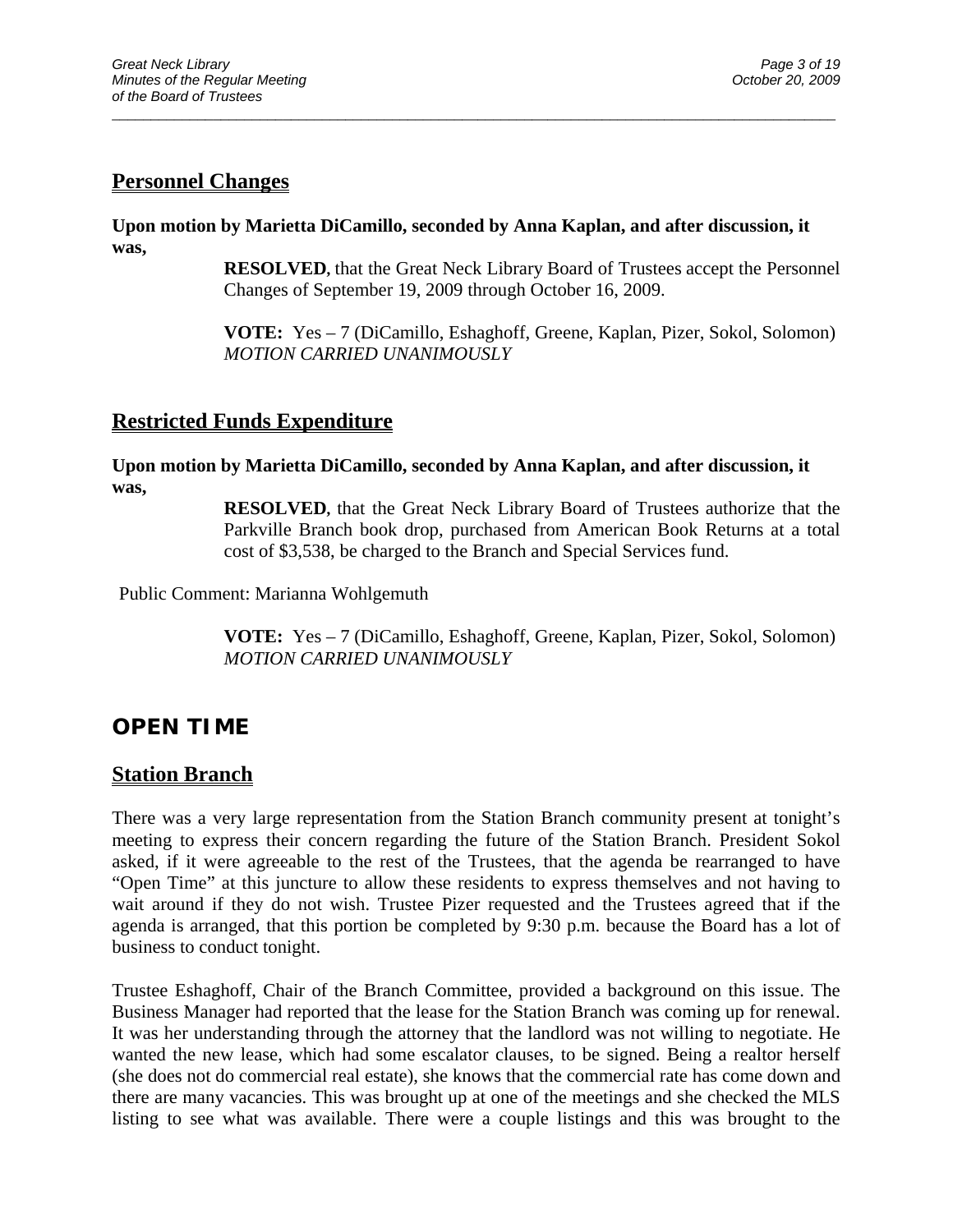attention of the Library Director. The broker was then contacted, and the Committee along with the Director did a site visit to this space at 158 Middle Neck Road, near to Rite Aide and across from Kensington Gate in Great Neck Estates. This space has 2,500 sq ft upstairs and 900 sq ft in the basement with parking facility and the rent is half of the rent at Station. There are issues there but the broker appeared willing to work with us.

 $\overline{a}$  , and the contribution of the contribution of the contribution of the contribution of the contribution of  $\overline{a}$ 

The present branch space which is 2,200 sq ft is a triangle, is awkward, does not have a basement and enough storage, and costs close to \$10,000 per month. There is no parking in front of the building and the parking lot is busy and not safe.

Unfortunately, there was a lot of rumors and misinformation. She assured everyone that no decision has been made but at least there is an alternative. There were no quiet negotiations to close one and open the other. It was all done in front of the public and transparent. Things moved quickly as there are not that many alternatives and the landlord was aggressive and wanted to make a deal.

She recently became aware, through the efforts of the Mayor of Great Neck Plaza, that the landlord might now be willing to negotiate and that there might be more space in the Shopping Center. There must be some major reduction in rent to remain in the present space. But if there is no major reduction and the public wants the branch to stay where it is, at the very least the public should know.

Pam Marksheid, representing the group of residents from the Plaza, introduced herself as a trustee of the Village of Great Neck Plaza and President of her Condo Association located within walking distance of the Station Branch Library. She submitted to the Trustees a letter from the Board of Trustees and the Mayor of the Village of Great Neck Plaza which she read. [The test of the letter is below]

Dear Trustees of the Library Board:

As you know, the Station Branch of the Great Neck Library at 40B Great Neck Road in the Village of Great Neck Plaza has been situated in the same location for approximately 35 years. Over this period of time, it has been and continued to be actively used by many residents of the Great Neck community, including seniors, children, shoppers, and individuals who rely on public transportation. The Village of Great Neck Plaza's mayor and the Board of Trustees, of which I am a member, learned for the first time recently that the Library Board is contemplating moving the Station branch to a new location outside of the Plaza. This information greatly surprised us because we had not heard of such a proposed location before the beginning of this month even though we were well informed about events in the community. After learning this news, we checked the agenda, the agendas of the public meetings Minutes of the library board for the previous year including the months of August and September and found that there was no public announcement or public discussion about this proposed move at all. It also surprised us however because we believe that such a move is both unwise and unwarranted. The mission statement of the Library mandates that the library must provide services that meet the needs of residents of all ages, and provide physical environment that is accessible to all. The Station Branch of the library is uniquely situated to fulfill these objectives. Its current location is very close to public transportation. It is the most densely populated area in the center of the Great Neck community. It is in a large shopping area where there is an abundant free parking and it is within few blocks of two residences for seniors. As a result, the Station Branch is, we believe, the most utilized branch in the library system. Any decision to relocate this branch shall be made only after extensive public discussions of the advantages and disadvantages of such a move. While cost reductions are certainly important objectives, there are other objectives that also need to be considered – most importantly, the accessibility of other potential sites to the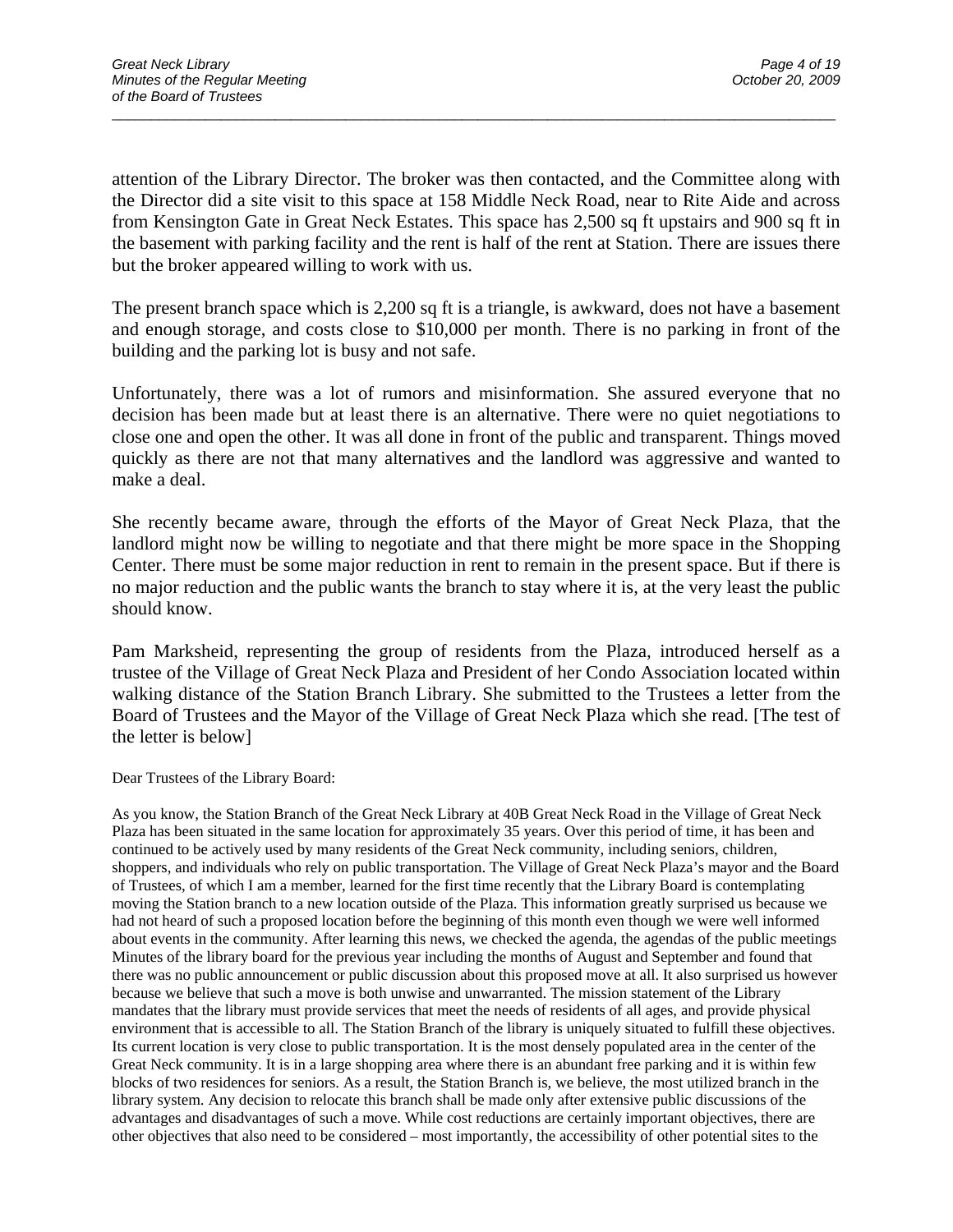library users. If you have a library that is underutilized, it does not matter how cheap the rent is unfortunately no public discussions have yet taken place on this very important and consequential decision. Furthermore there is no urgent need to hurry this decision. The landlord of the library site in the plaza has publicly stated that he wants to keep the library…and that he is prepared to continue good faith negotiations to do so. The current lease for this space does not expire for another two/three months and the landlord has advised us that he will enter into a six month extension of the current lease on the existing terms and conditions in order to allow further time for negotiations. Accordingly there should not be any undue rush in deciding the location of this branch. There is plenty of time for the board to continue good faith negotiations with the landlord to allow meaningful public input into the determination and to consider all options. This is a very important decision.

 $\overline{a}$  , and the contribution of the contribution of the contribution of the contribution of the contribution of  $\overline{a}$ 

The Mayor and the Board of Trustees of the Village of Great Neck Plaza urge this Board to commit here and now to undertake a full open and fair public process to evaluate and to make this decision, not to make any hasty determinations until the process has been completed.

Thank You

#### From the Mayor and the Board of Trustees

Ms. Markshied also had petitions from residents of the Atria of Great Neck and the Plaza community. She then reported that the Station Branch landlord informed the Plaza Trustees that he would not raise the rent and that nobody was willing to do face to face discussion with him. He would not be negotiating with anyone from the Library Board but he would strictly negotiate with the lawyer. He knows times are bad and he knows that it is expensive but when you are in a shopping center it is a draw. Some people don't drive but they do utilize the branch. The landlord is willing to help to do the basement to make it more accessible. He also offered another space upstairs, the Riviera restaurant that went out of business, as an alternative site. He wants to sit down and work out something. He does not want the library to leave.

She further stated that one of the reasons Great Neck Road was redone is to provide safe access for the seniors crossing the road to go to the Branch. The Plaza community is up in arms about any possible change. One of the Library's concerns is that the parking in the Gardens is somewhat dangerous. She reassured the Board that the landlord and the Village of Great Neck Plaza are working on ways of redoing the drive-in area to make it safer, and she is sure that the landlord is willing to work with them. She encouraged the Board to get all the feedback that they can get but "Station is our branch and that's what we use."

Trustee Pizer thanked Ms. and the Mayor of the Village of Great Neck Plaza for their intervention without which it may not have been possible to have gotten anywhere with the landlord. She wanted everyone in the audience to know that Station is her branch, and if the Riviera is available, that is a much better site than the one the branch presently occupies. It has an elevator and it is a much bigger space.

Pam Marksheid also stated that the landlord is going to remove the glass area of Atria and it will be much easier for people to go up to the library. There will be special drop-off lane and the Village is working very hard with the landlord to make the shopping center safer and accessible.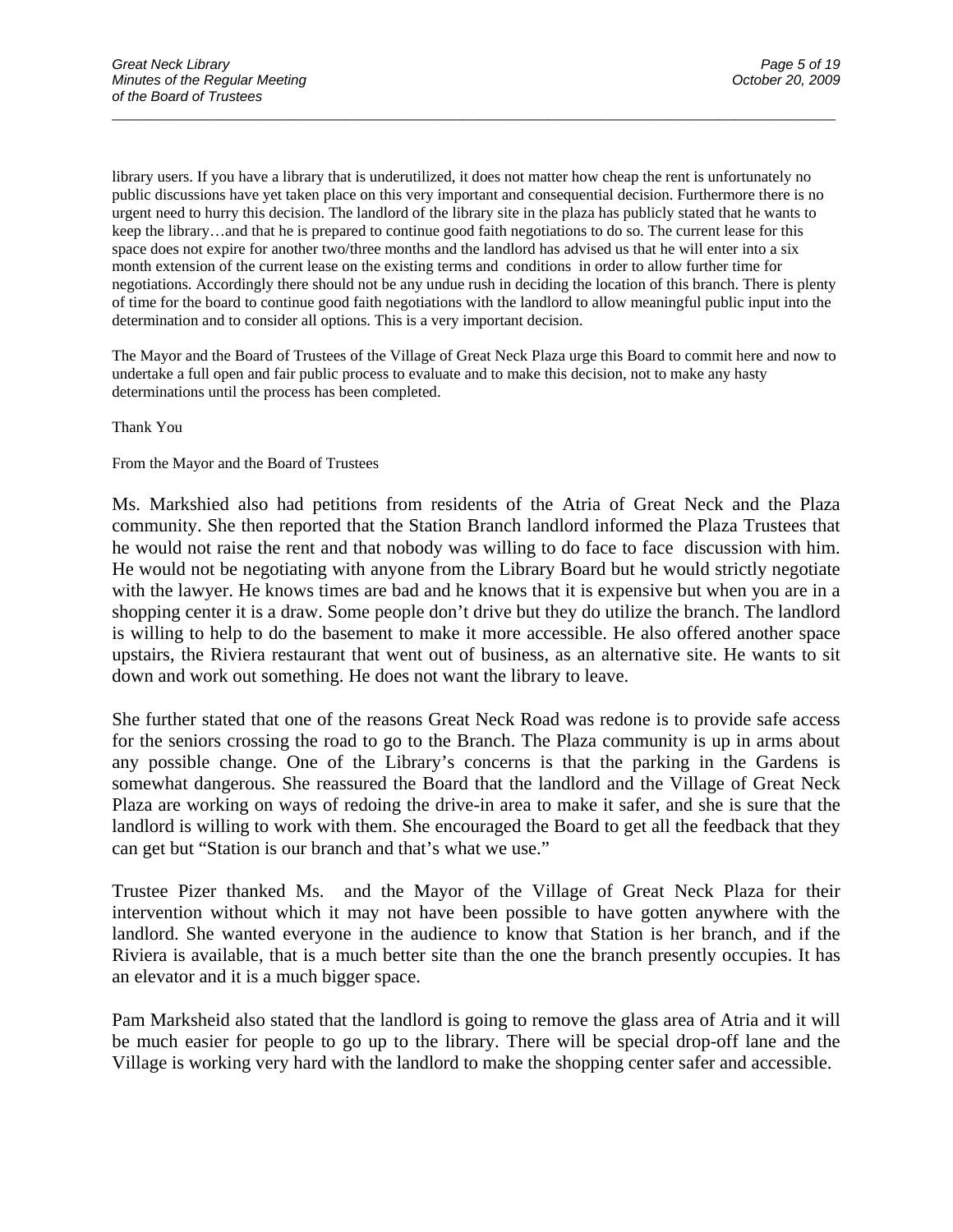Trustee DiCamillo thanked everyone for coming and making their presentation. Trustee Solomon on behalf of the Board also thanked Ms. Marksheid for doing a lot of the work that the Board would be doing.

 $\overline{a}$  , and the contribution of the contribution of the contribution of the contribution of the contribution of  $\overline{a}$ 

Pam Marksheid said that the branch is the lifeline of many people who live very close to the library and if they were surveyed and it is going to cost them another \$10 or \$20 and not having to move, she thinks they would we willing to do that.

Jerry Schneiderman, Trustee of the: Village of Great Neck Plaza then spoke. He acknowledged that when the Trustees heard about this, and they found out by accident, they were totally surprised. The landlord said there was nobody to negotiate so the Village will be happy to provide one of its trustees or attorney to help with the negotiations for the branch to stay within the Plaza.

The atria, which is the glass part in front of building in the shopping center, is coming down and plans were submitted for approval. They were not approved until the Village's safety engineer sat down with various architects to make sure the parking lot was reconfigured for safety – lanes restriped, new signage, pickup and drop-off areas and the sidewalk.

There is a shopper bus in Great Neck funded by a grant from Nassau County which picks up senior citizens in several locations on Mondays and Wednesdays and drops them off at the shopping center. It returns two hours later and takes them back to their pickup point. The Plaza also has flat rate for taxis for seniors and they would not get these amenities if the branch were to be moved to Great Neck Estates.

Phil Raices of Turn Key Real Estate told him that traditionally the rent in a shopping center is doubled that on the street. He understands the basement space is not really usable but the landlord is willing to make it accessible. He asked if any leases have yet been signed and whether there was anybody on the Board who had a friend or relative who had a vested interest in the outcome to which the Trustees all said no.

Trustee Eshaghoff affirmed that ideally the Board would like the branch to stay where it is but the price is too high and the space is too awkward. She understands that the price is doubled in a shopping center but not for such an awkward space, which is not user friendly. For the new site, there were no negotiations, and no lease presented. There was a broker, at the direction of the landlord who said let's make a deal here.

Sarelle Scardino: She is a library patron living here for 20 years, and a teacher. The branch staff is fabulous. She loves the space and it is not awkward. It is her home library and very convenient as she shops in the shopping center. Felt it should stay where it is if at all possible.

Stan Romaine: Urge the Trustees to continue negotiations.

Eric Ross: Although it is a lot of money, and even if there is an increase, the convenience is well worth it.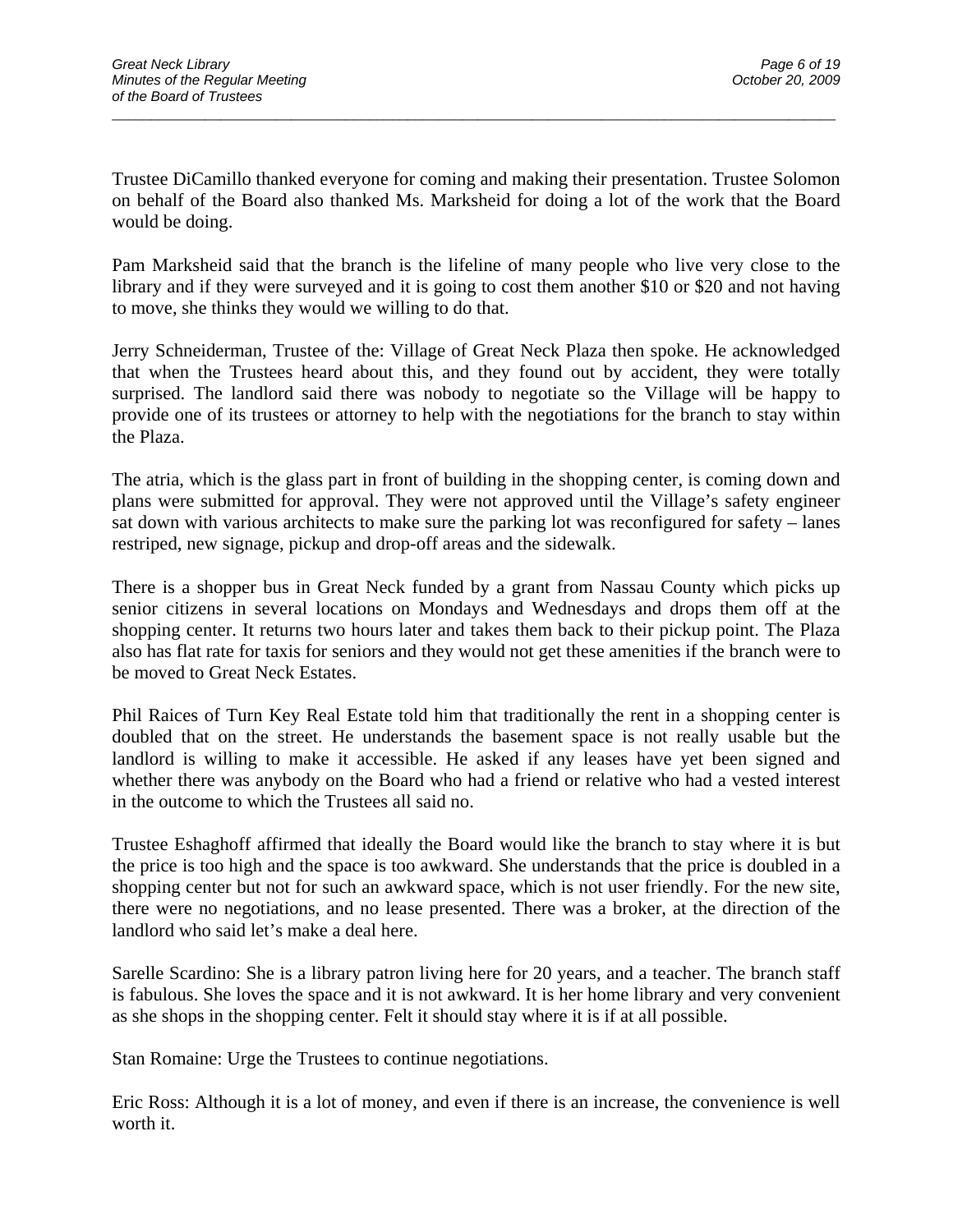Deena Lesser: Glad things are working out and this is called inter-municipal cooperation. She thanked the Village of Great Neck Plaza because from what she heard about that landlord, he was not going to negotiate until someone twisted his arm. This came up at an advisory meeting for Project Independence and everyone was horrified of the idea that the library was leaving there. Project Independence is just about to start a pilot project with taxis in limited locations which will bring seniors to the shopping center, and the library is an important component.

 $\overline{a}$  , and the contribution of the contribution of the contribution of the contribution of the contribution of  $\overline{a}$ 

Jean Pierce apologized to the people of Great Neck Plaza for her outburst because they were not here last night to know what transpired. At last night's Board meeting it was discussed that if the main building is closed, then books would be stored at the Station Branch. How can books be stored at the Station Branch when she heard that the Station Branch is closing. Ms. Pierce continued that last night the Director said it was untrue; the Station branch was not closing. She does not care to be lied to. The Director corrected her by saying "what you said last night was that the Station Branch was losing its lease and I said no, the Station Branch is not losing its lease its. I have it on tape. I do not lie to the public and I do not lie to you."

Trustee Kaplan, who was a part of the Branch Committee last year, visited the Branch and there were discussions then about what could be done to make that branch bigger because the librarians always said the space is too small. Four trustees went to the basement to see what could be done with it. The basement, as well as the stairs leading to it, was not in good shape. We are not here to do something that is not in the best interest of the public. We are glad that you are here telling us what this branch means to you. And I agree with a lot of you that the use of that branch outweighs the price. This outcry from you brings the landlord to the table to help us negotiate better lease. We are not here trying to take something away from you.

Unidentified Lady: The NYT Real Estate section on Sunday rated Great Neck, as part of the Town of North Hempstead, 46 in the country as a retirement community. If the branch is moved, she cannot walk to get there.

Eric Ross: Will there be any consolidation of different departments? He was told no.

Karen Weisberg said that she heard about the possible closure of the Station Branch. She then called the Mayor of Thomaston and Mayor Jean Celender's office. In both instances they asked her to bring down the notices and letter from the Plaza which she did. She then called Trustee Sokol. She made copies of the letter which she took to the bus stop (Susquehanna and Prospect) this morning where there were Asian kids who were beginning to speak English and their parents who did not speak English. There were Spanish speaking parents there who did not quite understand what she was saying and Afro-American women who really were not certain where Station is. But these are the people who are in walking distance from the branch and if relocated to Great Neck Estates, they would not have any way to get there but to walk.

Tim Lewis, who is a new resident, said that the branch location is convenient for him. He was convinced to move here and as a teacher, the library was in walking distance for children. He asked if there has been research done as to how many people currently walk to the Library and how many could walk to the new location. It would be good to also take a survey as to who can get there versus those who cannot get there. Also \$60,000 is a lot of money but what is the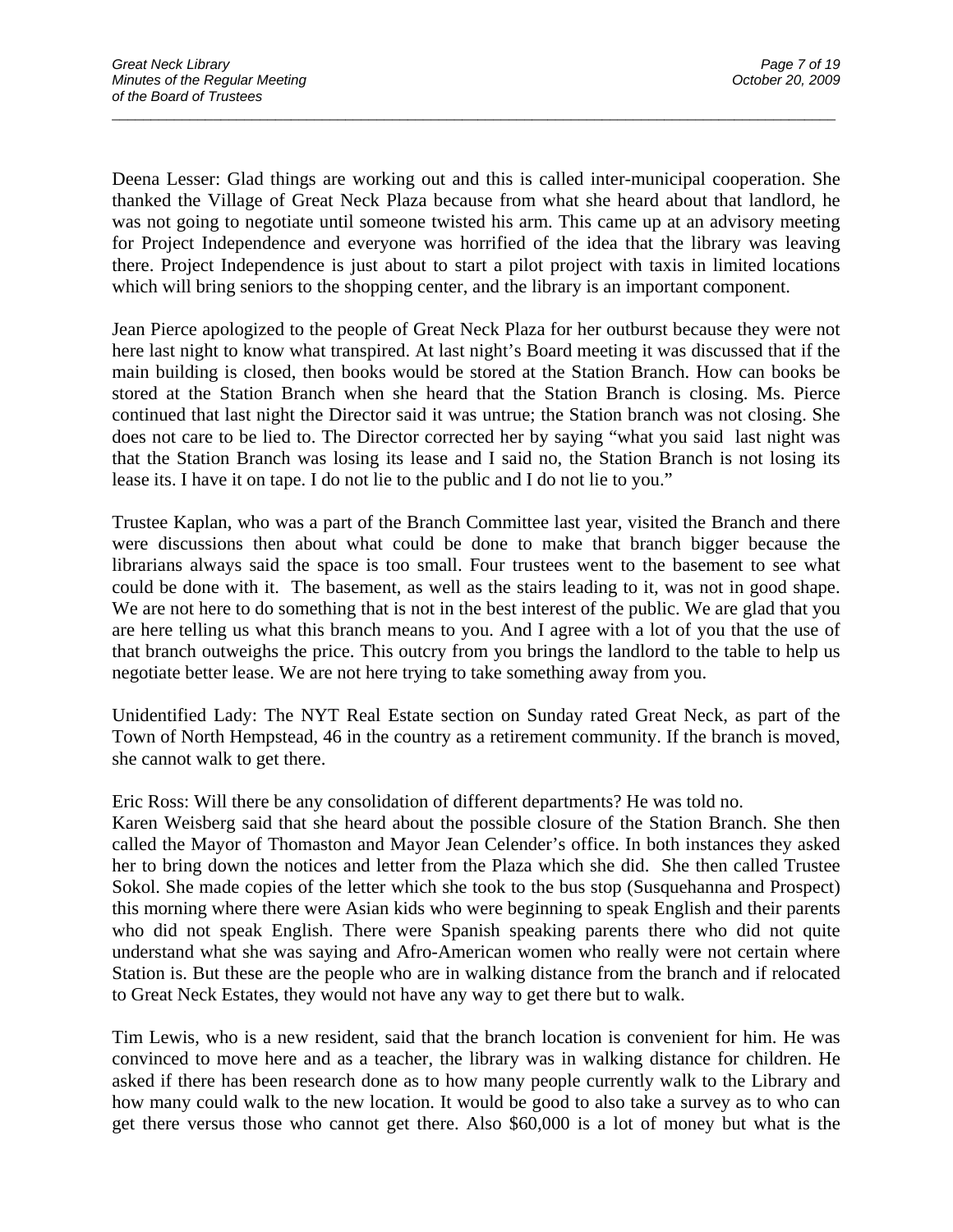materiality of that compared to the entire library system and what are our priorities – this question he knows cannot be answered now.

 $\overline{a}$  , and the contribution of the contribution of the contribution of the contribution of the contribution of  $\overline{a}$ 

Library Director Jane Marino stated that as part of the discussions and explorations, two very unscientific snapshot surveys of the patrons who come to the station Branch were done. Copies of the results were available in the back of the room. The results showed that two-thirds drive because they go to the shopping center to shop. It is a walkable distance for many people and it is big factor for us in our consideration. As to those who can walk to the new location we know that there are potential walkers but it is hard to survey those people because we don't have a gathering place at which to survey them.

Trustee Sokol invited anyone who is interested to run for trustee on the library board or to get involved in the library.

Trustee Solomon: Thanked all for coming and for the positive contributions in a collaborative spirit. In some cases people were abusive to the Station Branch staff because of what they were hearing.

Unidentified Lady: What does the Board do after hearing us tonight?

Trustee Eshaghoff responded that the ideal situation is either get a better space for the same amount of money or a cheaper price for where we are. She has left a message for Mayor Celender today but she has not yet returned my call, and she will be happy to meet with her.

Gentleman: Library is a community service and if the library is moved, the community is not being served. He asked the Board to think about this before making a major decision to move this library.

Trustee DiCamillo suggested the Board set up a meeting with the landlord of the current space and begin the negotiation process. Trustee Pizer added that there will be a motion but it will entail a formalized negotiating session with trustees from the Plaza as well as the trustees from the Library Board and the landlord. Trustee DiCamillo added that it was a good motion but to include the attorney, the Director and Business Manger.

At this point, before the motion was made, and after airing their concerns to the Board, the residents of the Plaza community left the meeting.

Clarice (from the Atria): Our big concern is staying within the Village and the impression was that you were concerned about the new landlord. The emphasis should be on negotiation.

Subsequently, the following motion was proposed:

#### **Upon motion by Marietta DiCamillo, seconded by Anna Kaplan, and after discussion, it was,**

**RESOLVED,** that the Great Neck Library Board of Trustees enter into discussions with Mark Kaplan, landlord of the Station Branch Library, and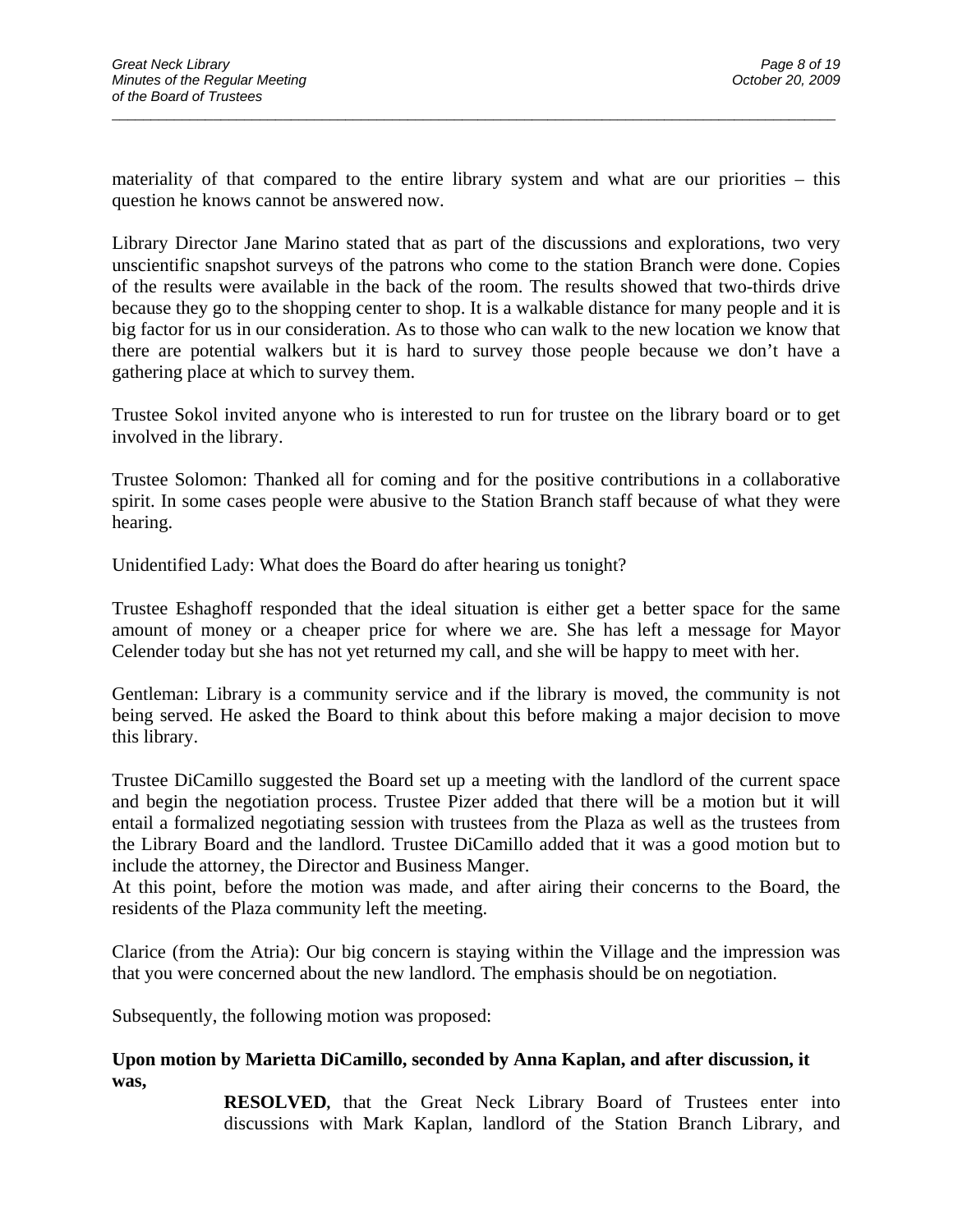trustees from Great Neck Plaza, representatives of the Great Neck Library Board of Trustees, Chairperson of the Branch Committee, the Director, Business Manager and the Great Neck Library attorney.

Trustee Pizer brought out that the landlord was making extraordinary demands which did not take into account that these are difficult economic times for everyone especially for commercial real estate. The answer is he just wanted to continue a phenomenal rate of increase in escalated clauses in addition to a rent increase. It is unreasonable!

 $\overline{a}$  , and the contribution of the contribution of the contribution of the contribution of the contribution of  $\overline{a}$ 

Norman Rutta: As he recalled, in the past negotiations with landlord were done through the attorney or Business Manager. When he was on the Branch Committee, it was never done without Board approval. He still has not heard that the landlord has given a deal that is different from any other previous deals. He asked if the landlord had made some extraordinary demands out of character with previous leases. He claimed that the landlord is being portrayed  $=$  as unreasonable because he is unwilling to come down to the Board's terms. Discussions with the landlord should have happened through the Business Manager or the Attorney and not through an individual trustee. Instead of an unscientific survey, a valid survey should be done. The whole process is flawed.

Barbara Zeller: Part of the Board's responsibility is not only to do what's best for all the residents in terms of library services but to keep the budget in within proper kind of escalation. She knows how hard the Board is working. She thinks the Board is doing due diligence.

> **VOTE:** Yes – 7 (DiCamillo, Eshaghoff, Greene, Kaplan, Pizer, Sokol, Solomon)  *MOTION CARRIED UNANIMOUSLY*

*Trustee Eshaghoff apologized that she had to leave the meeting at this time as there is a situation at home. She left at 9:15 p.m.* 

# **OTHER REPORTS**

### **Reports from the Finance Committee, the Assistant Director and the Library Director are attached to these Minutes.**

Trustee DCamillo requested that the Director email her the 50-page report on the conference regarding Open Meetings and Trustee Pizer would like a copy also. Trustee DiCamillo asked the Director, as a follow up to an earlier request, to get some clarification from Jackie Thresher, Director of NLS, concerning two items in her July 2009 report. One was about the new state legislation making consolidation of government entities easier and the other was about the pros and cons of convening special meetings of member library trustees to discuss the new state legislation. Trustee Solomon also requested a copy.

Trustee Pizer: Some of the ideas about RFID at the Darien Library were important and seem to save space. The Director said it cost \$750,000. It is a book drop that takes the books on conveyor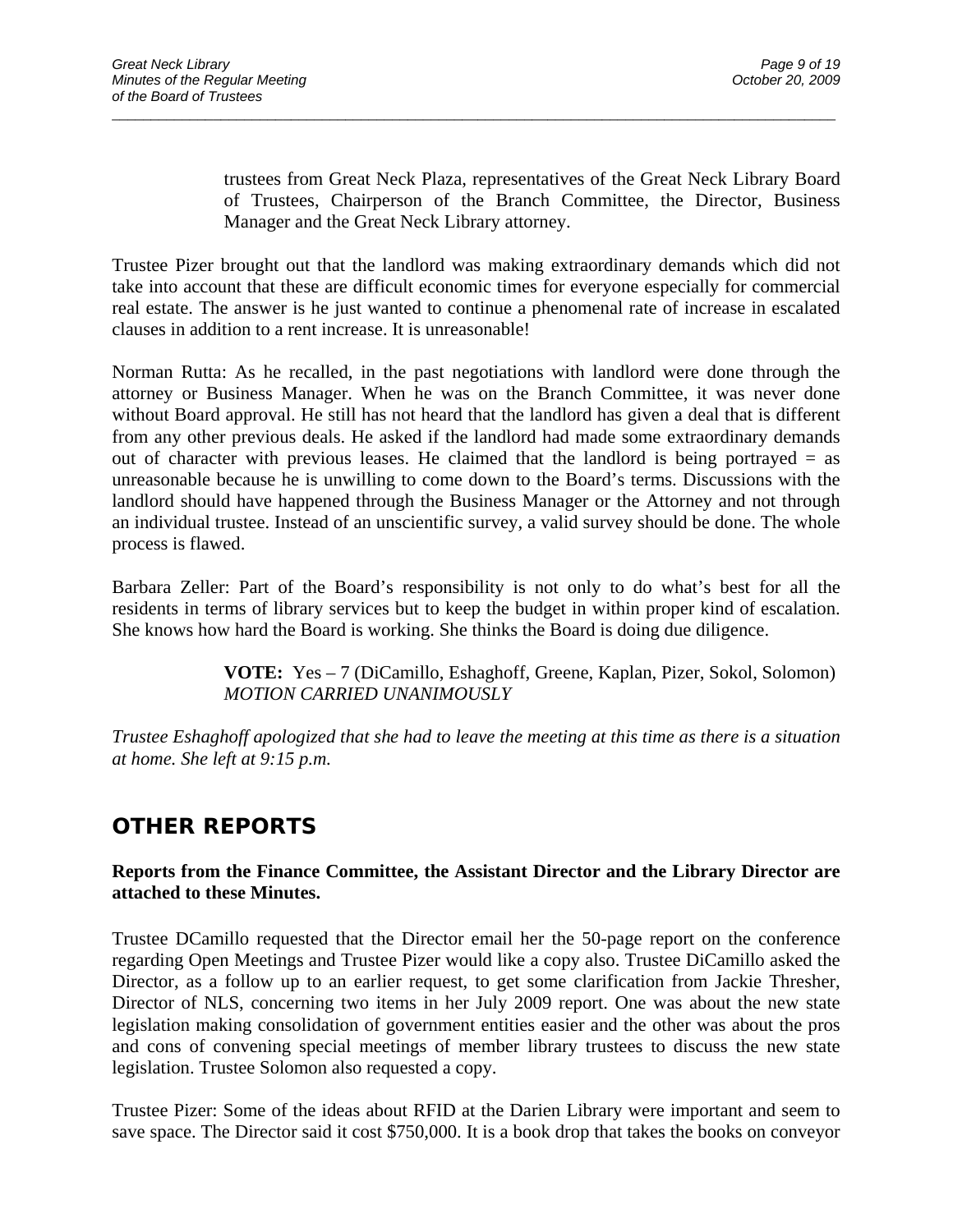belts to the lower level where it scans the books and sorts them. The RFID has no security attached but keeps track of inventory. She will be happy to take another trip to the Darien Library if any trustee is interested to take a look at the Library, which is a LEED certified building and very futuristic – lot of technology and self check-ins. The building has 57,000 sq ft and costs \$24 million. The old building was sold to the Town and the rest of the money was raised through funds. Darien Library is an association library.

 $\overline{a}$  , and the contribution of the contribution of the contribution of the contribution of the contribution of  $\overline{a}$ 

Trustee Pizer would like to discuss with the Director ideas in eliminating a number of physical books we have and whether or not that would work.

Public Comment: Ralene Adler:

## **Building Committee**

Trustee Greene gave an oral report that the special Board meetings relating to the main building program are ongoing to exchange ideas. He, along with Trustee Sokol, Mayor Samansky and Dan Hueberger met with Town Supervisor Jon Kaiman yesterday to exchange ideas to resolve the mass of the building, and the parking and safety issues. Also at the meeting was Steve Markowitz, Chair of the Democratic Party, but he did not participate. Kitty Poons also dropped in to see what the meeting was about but she then left. Trustee Greene is optimistic about resolving the parking issue without using the Great Neck Water Pollution Control District property. It was a productive meeting and it moved the project forward towards approval of the zoning issues which is separate and apart from the consensus the Board has to reach regarding which plan they would be choosing.

A zoning counsel has to be retained and there are two written proposals. The Building Committee is recommending that the Board retain the services of Harras Bloom & Archer, LLP, located at 445 Broad Hollow Road in Melville. This firm does not require a retainer fee but will bill at an hourly competitive rate of \$100 - \$235 per hour.

Trustee Pizer asked Trustee Greene to explain the difference between the duties of the zoning counsel and the work that the environmental consultant will be doing. The latter is responsible for doing the SEQRA review to get a letter of non jurisdiction. It is an essential part of the zoning process but it is not the zoning process itself. The zoning process is the presentation to the regulatory authority, which in this case is the Town of North Hempstead, and the following through and the appearing at necessary meetings and either by way of Board of Zoning and Appeals or a waiver - but we are considering waiver. The zoning counsel on the other hand deals with a lot of legal issues.

Trustee DiCamillo commented that last night's meeting was very terrific and a lot of information from the public and she is looking forward to the Minutes with the resident's comments included. She again thanked those who attended and spoke. Regarding the meeting in the Town Supervisor's office, she wanted to know who else was there. She was told Kitty Poons, Steve Markowitz who is chair of the Great Neck Democratic Party. When asked why Mr. Markowitz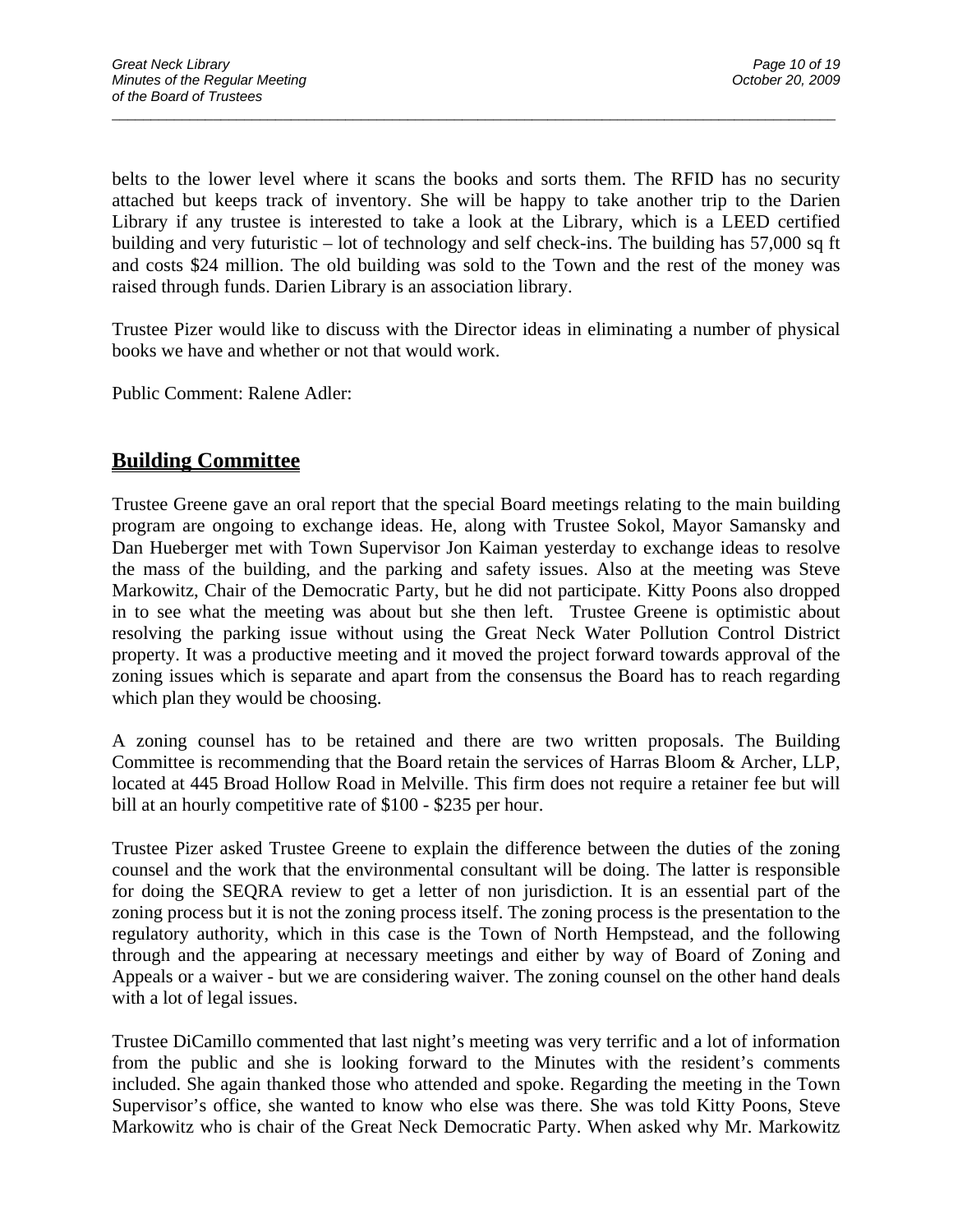was there, she was told that he is of great assistance in getting meetings with Mr. Kaiman and in having Mr. Kaiman reach out to have meetings with members of the public. Trustee DiCamillo requested that the Board be alerted in the future of such meetings to which Trustee Greene said it was an oversight and offered an apology. She also asked for a detailed report of the meeting.

 $\overline{a}$  , and the contribution of the contribution of the contribution of the contribution of the contribution of  $\overline{a}$ 

As a point of information, Mayor Samansky clarified that the meeting was called by Mr. Kaiman and not by Steve Markowitz and why Steve Markowitz was there he has no clue. Mr. Markowitz did not participate in the meeting.

She also questioned whether there were only two instead of three proposals obtained. Trustee Greene replied that the Library Director was asked to contact a third attorney, Steve Limmer, but he declined on conflict of interest. He reminded the Board that since this is a professional service, three proposals are not necessary. When asked if the firms were interviewed, he said no but they were hired based on their reputation and their having done a lot of work in the community and from the information they provided. Marietta said it was just standard practice for the board to interview them.

### **Upon motion by Andrew Greene and seconded by Varda Solomon and after discussion, it was,**

**RESOLVED,** that the Great Neck Library Board of Trustees authorize the President to sign a letter of retention with Harras Bloom & Archer, attorneys at law, for the purposes of representation of the library in zoning matters in connection with the renovation/expansion project and that the terms thereof be essentially consistent with 9/23/09 proposals received from said firm and such funds to be taken from the Main Building and Special Services fund.

Ralene Adler: Based on suggestion that the parking issue will be solved, why hiring zoning counsel. Trustee Greene replied that he will bring all the five variances to the Town in one package.

Rebecca Gilliar: Would like to understand the sequence of hiring an attorney and the meeting at the Town of North Hempstead and where in the sequence does the Board decide to talk to Mr. Kaiman since there are only conceptual ideas. Trustee Greene explained that there was no particular sequence, and that Mr. Kaiman invited the parties into his office to try to resolve things.

Mayor Samansky explained that for the last 15 years he's been trying to work with the Board and relate the issues of the Village of Saddle Rock in connection with a construction or renovation of the library. It was Mr. Kaiman, who several months ago, suggested that the Board reach out to the Village of Saddle Rock which the Board did. Following that, Mr. Kaiman called a meeting providing three possible dates. He was available on the  $19<sup>th</sup>$  and he went. The Mayor made it clear that he did not attend secret meetings. It was not his meeting, nor the Board's but the Town Supervisor's.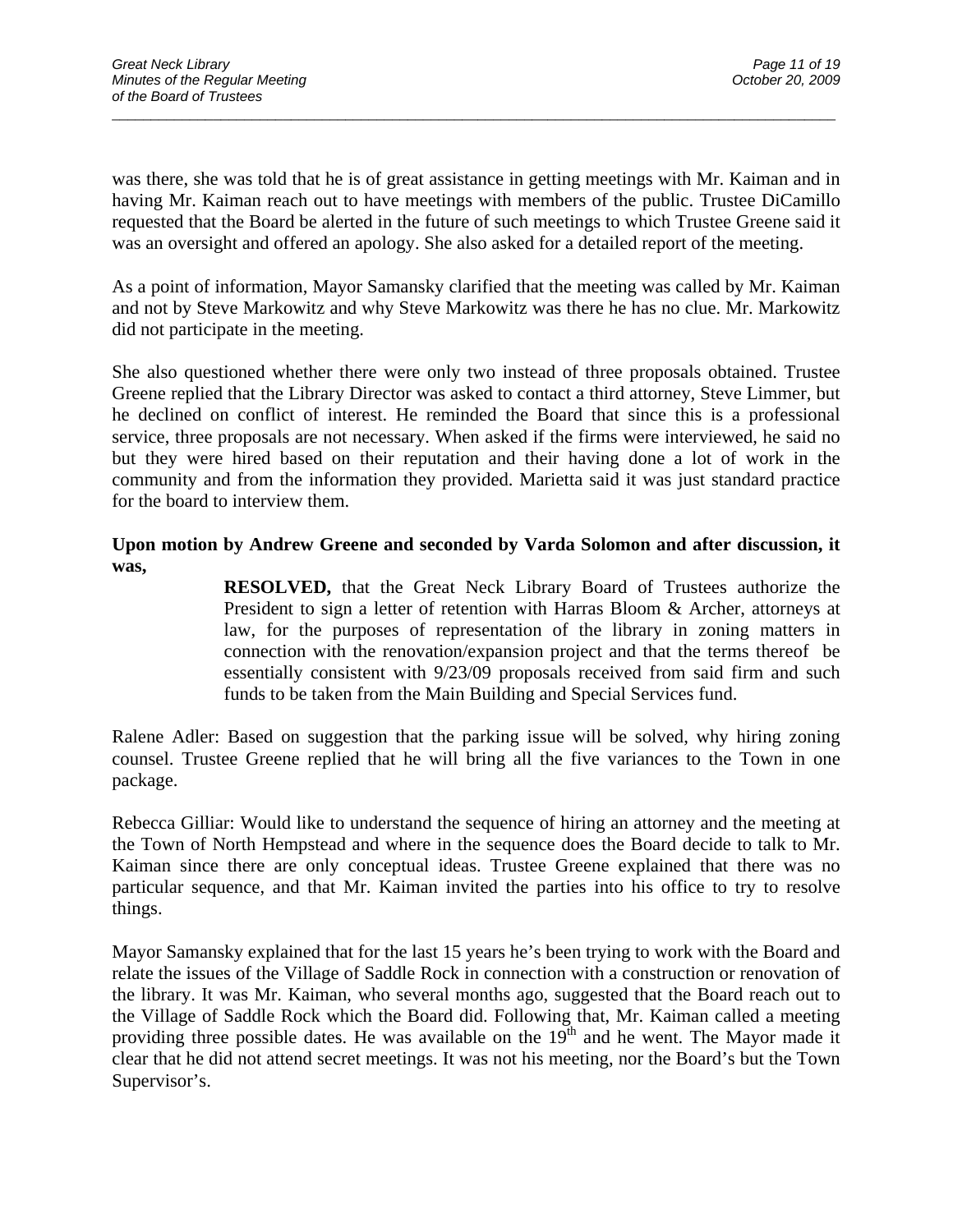Rebecca Gilliar wanted to know if the Mayor, before he went, knew all the people who would be in attendance. The Mayor replied in the affirmative. Mrs. Gilliar, although familiar with both of the attorneys, particularly Bloom because he did something extraordinary in this community, thinks it is appropriate if he is vetted. It is a responsible process that the Board always goes through with everybody. Trustee Greene responded that there was a vetting; it was not just picking someone. Trustee Greene lives and works in the community and he is an attorney and he speaks with people and his colleagues. The time is right for this and the approval process may take six to eight months and inflation may pick up and it will cost more money to do this the longer we wait.

 $\overline{a}$  , and the contribution of the contribution of the contribution of the contribution of the contribution of  $\overline{a}$ 

Trustee Pizer added that she understood her question about process but the attorney said last night that usually his advice is to have the referendum first but in this case we should start resolving some of these issues with the Town and the five different variances we are going to need.

The question was then called and a voted taken.

### **VOTE:** Yes **–** 6 (DiCamillo, Greene, Kaplan, Pizer, Sokol, Solomon) *MOTION CARRIED UNANIMOUSLY*

Shirley Samansky asked if the \$24 million project for Darien Library include land? The Director said that the land was not included. It is for the building alone. The proceeds from sale of the old building went to the new building but they did not have the cost of the land on hand. She also inquired whether the consultants attending last night's meeting are paid a lump sum or by the time they put in. Each case is different. The architect is paid a lump sum as he has a contract for pr-referendum services, Park East is not paid at this point; the engineering firm is hourly; and the bond counsel was not paid anything.

The Mayor agreed with Trustee Greene that hopefully the parking issues will be resolved. But as far as the Village of Saddle Rock is concerned, unless all of the issues are resolved satisfactorily then no issue is resolved.

## **Museum Passes**

### **Upon motion by Anna Kaplan and seconded by Josie Pizer and after discussion, it was,**

**RESOLVED,** the Great Neck Library Board of Trustees amend Section 700-40 (g) of the Board Policy Manual to change the loan period of Museum Passes from four (4) days to three (3) days.

Director Marino provided some background information for the benefit of the Trustees. The Museum Passes program is on a trial basis going on for three months and as all new programs do, this program runs into a snag. The biggest snag is the inability to circulate the passes to the other branches. The reason is because of the online reservation system. If a pass is reserved for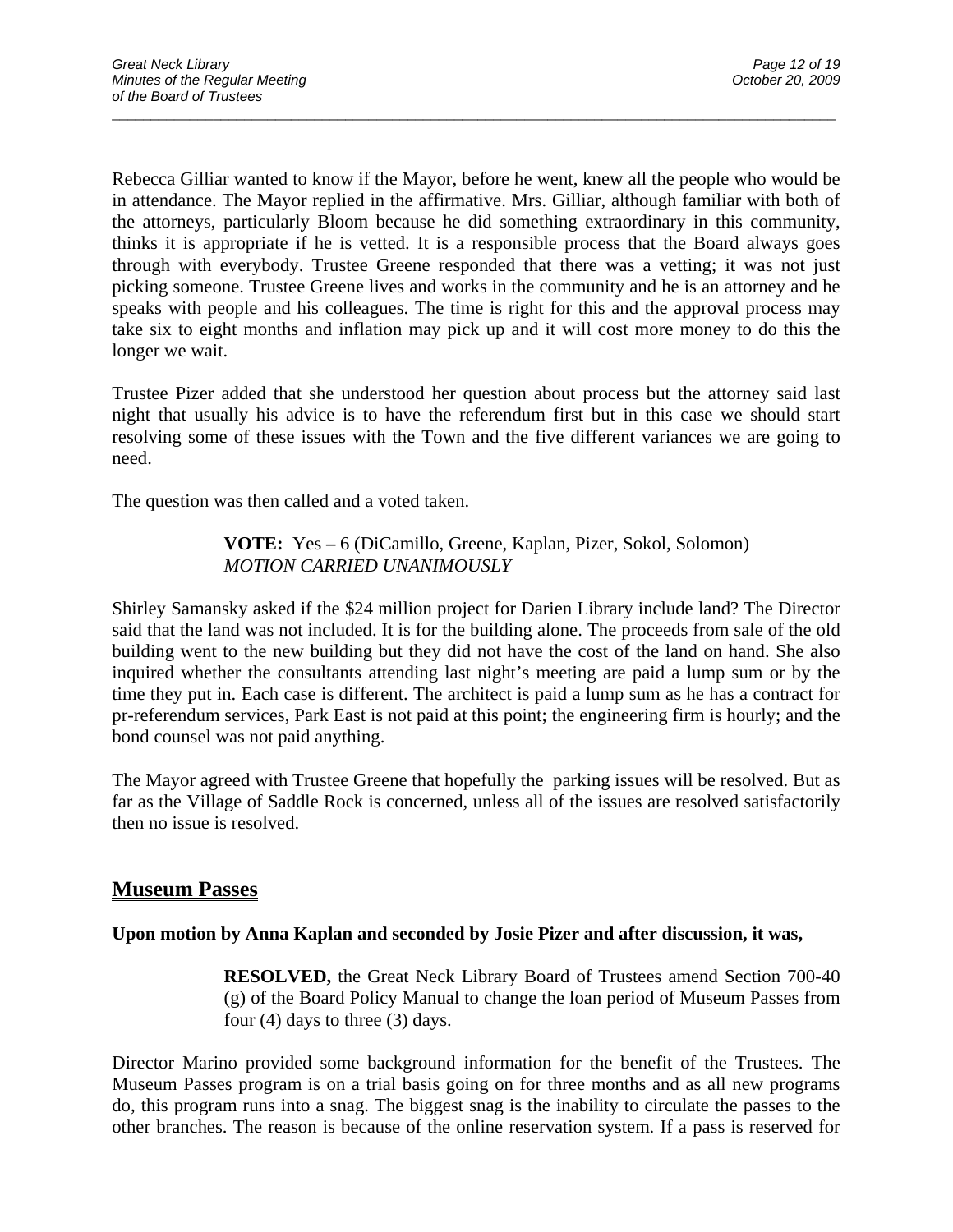three days it is blocked out for those three days and if someone reserved it for the next reservable space, it is impossible to get it to the branch on that day. She talked to other libraries to see how they do it. Some split the passes among their branches, others purchase another set of passes for each branch and some have one pick up and drop off location. The latter was tried at first but it did not work for Parkville because they are far away from the Main Library and there were some public complaints. She sat down with the heads of the computer and reference departments and came to the conclusion that the best way around this situation was to buy an additional set of passes and have them housed at Parkville. Station and Lakeville Branch Heads said people are comfortable picking up at Main. In changing the loan period from four days to three days will enable more patrons to use the passes. The Director said our goal is to make passes accessible to most people in the library system as possible.

 $\overline{a}$  , and the contribution of the contribution of the contribution of the contribution of the contribution of  $\overline{a}$ 

 **VOTE:** Yes **–** 6 (DiCamillo, Greene, Kaplan, Pizer, Sokol, Solomon)  *MOTION CARRIED UNANIMOUSLY* 

Discussion continued on purchasing another set of passes for the Parkville location and this was followed by a motion:

Trustee DiCamillo asked if the passes at Parkville were only available to the residents of the New Hyde Park area. She was more comfortable with rotating the passes amongst the other branches instead of housing them at the North and the South because it is not a fair resolution. She would support additional passes. The third option was to buy a third set and split them among the other two branches. The problem with rotating them is the online reservation system. Which has capability of identifying the location where the passes are, but if they are rotated, then staff would have to go into the system each time and change the location. She is more comfortable having a full set at Main and Parkville and splitting a third set between the other two branches. Not comfortable putting resources strictly in one location without putting it into the other two locations and also equalizing the fourth location.

### **Upon motion by Josie Pizer and seconded by Marietta DiCamillo and after discussion, it was,**

**RESOLVED,** the Great Neck Library Board of Trustees authorize the Director to purchase two more sets of Museum Passes from the Carter Fund for \$3,000 for each set; one set to be located at the Parkville Branch and the other set to be divided between the two smaller branches - Lakeville and Station.

 **VOTE:** Yes **–** 6 (DiCamillo, Greene, Kaplan, Pizer, Sokol, Solomon)  *MOTION CARRIED UNANIMOUSLY* 

Public Comment: Ralene Adler, Rebecca Gilliar, Marianna Wohlgemuth

.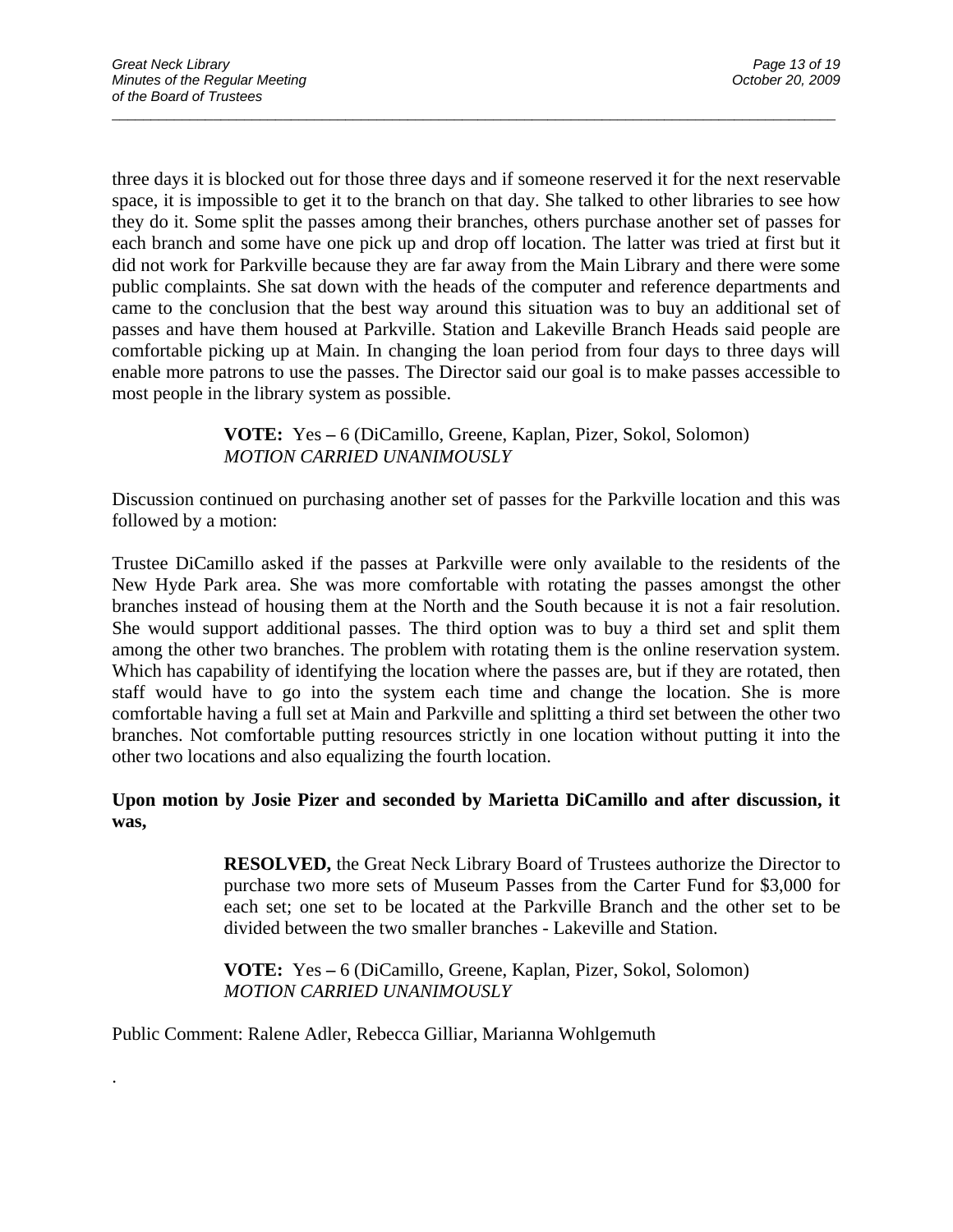## **NEW BUSINESS**

## **Snow Removal**

**Upon motion by Andrew Greene and seconded by Anna Kaplan and after discussion, it was,** 

 $\overline{a}$  , and the contribution of the contribution of the contribution of the contribution of the contribution of  $\overline{a}$ 

**RESOLVED,** move that the Board of Trustees of the Great Neck Library authorize the award of the snow removal services contract for the season November 1, 2009 through April 30, 2010, to Island Associates, at a cost from \$450 to \$800 per plowing and \$250 per sanding/salting, as per their proposal dated September 30, 2009, to be charged to the Landscaping/Snow Removal budget line.

 **VOTE:** Yes **–** 6 (DiCamillo, Greene, Kaplan, Pizer, Sokol, Solomon) *MOTION CARRIED UNANIMOUSLY* 

## **Foil Denial Appeal**

**Upon motion by Andrew Greene and seconded by Anna Kaplan and after discussion, it was,** 

> **RESOLVED,** that the Great Neck Library Board of Trustees deny the appeal of Ralene Adler for access to certain library records as outlined in her letter dated September 15, 2009, and the Library's responses dated September 21 and September 29, 2009.

Trustee DiCamillo stated that it was somewhat useful to have a list of items that were distributed but it would have been more helpful to have an indexing of the type of documents indicating who sent it and to whom. The Law is clear as far as inter and intra-agency records and she cannot say she has enough information in order to vote. Trustee Greene countered that it would be labor intensive and would take away time from the vital functions of the Library. The Director also said she was not comfortable having someone to sit at her computer and go through her emails. Trustee Kaplan stated that the attorney had provided an advice as to what to do and she believes the Trustees should rely on that advice.

Mrs. Adler in responding to the denial of the records she requested stated that the Board continues to deny her information. She is asking for the Board's communications to the architect to develop Plan B and who directed the architect to provide a model only of Plan B. If the Board does not respect opinion issued by the Committee on Open Government, she would be taking the matter further – to the Nassau County Bar Association and .the professional associations to which the Trustees belong.

Public Comment: Rebecca Gilliar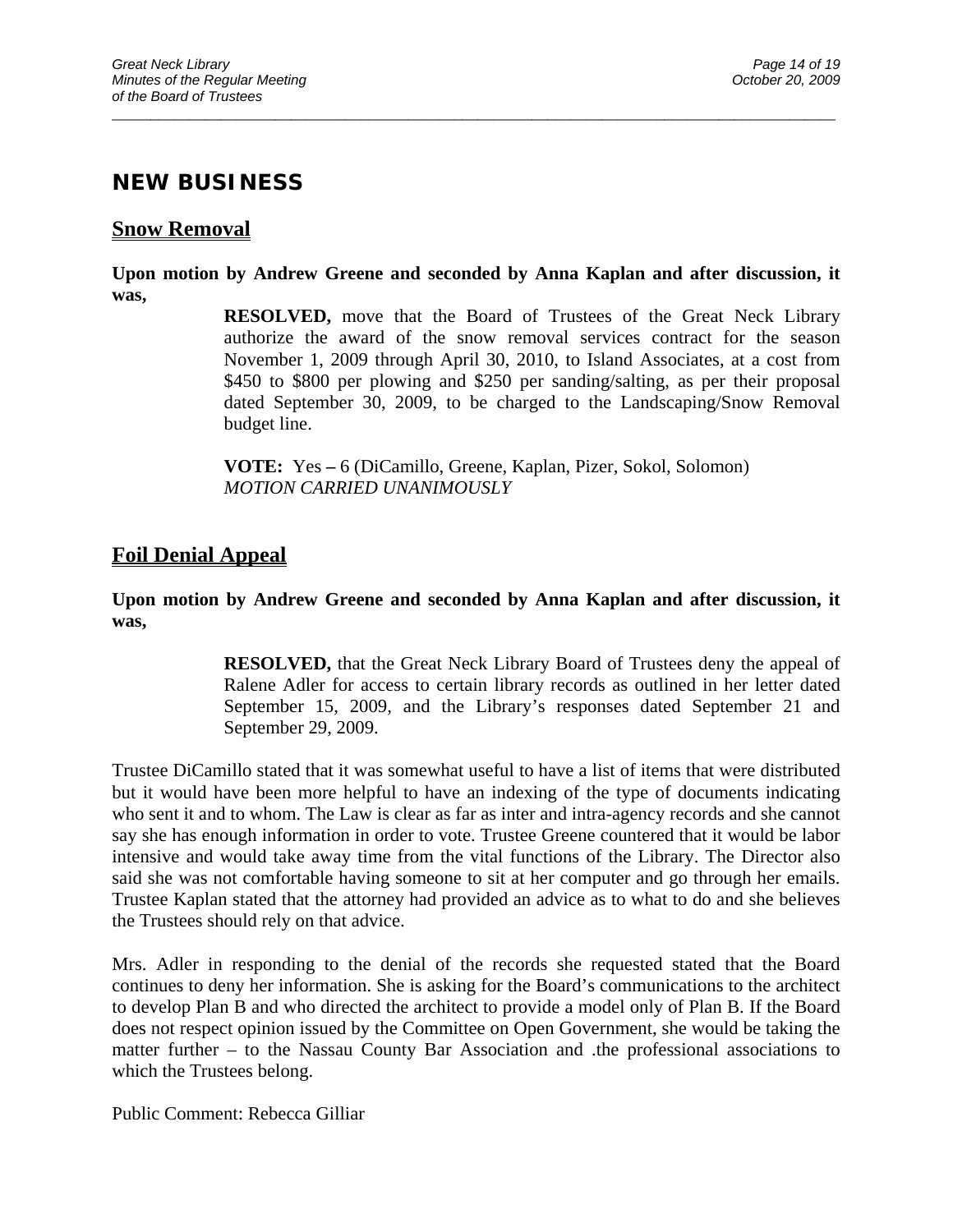**VOTE:** Yes **–** 5 (Greene, Kaplan, Pizer, Sokol, Solomon); No – 1 (DiCamillo)  *MOTION CARRIED* 

## **Excess Equipment**

**Upon motion by Anna Kaplan and seconded by Andrew Greene and after discussion, it was,** 

 $\overline{a}$  , and the contribution of the contribution of the contribution of the contribution of the contribution of  $\overline{a}$ 

**RESOLVED,** that the Great Neck Library Board of Trustees declare the items listed on the appended schedule dated October 14, 2009, excessed and authorize the Director to dispose of same in an appropriate manner.

 **VOTE:** Yes **–** 6 (DiCamillo, Greene, Kaplan, Pizer, Sokol, Solomon)  *MOTION CARRIED UNANIMOUSLY* 

## **New Meeting Schedule**

Trustee Sokol asked if the November 24 Board meeting could be rescheduled. This was not possible and the date of the meeting remains as scheduled.

Trustee Solomon proposed an action meeting and a work session meeting to give the Board the opportunity to talk about the topics to have a comfort level before the actual meeting since one meeting per month is not enough. Since the Board policy dictates how many meetings the Board should have, this would have to be referred to the Policy Committee for discussion. The Director brought out that there is the option at the end of a meeting to call another meeting if so needed.

## **Environmental Consultant**

#### **Upon motion by Josie Pizer and seconded by Andrew Greene and after discussion, it was,**

**RESOLVED,** that the Great Neck Library Board of Trustees authorize the Environmental Consultant Kim Gennaro to proceed with the SEQRA approval process utilizing the assumption of Plan B solely for the purposes of beginning work on the environmental process with the understanding that the Board of Trustees has not and does not now endorse Plan B or nay other plan at this time.

Trustee Solomon objected that since this was not on the agenda it might be sending a wrong message to the public. Trustee Kaplan said that the environmental work was approved at last month's meeting but Ms. Gennaro wanted to know when to start her work. Trustee DiCamillo agreed with Trustee Solomon because the message we are hearing from the community is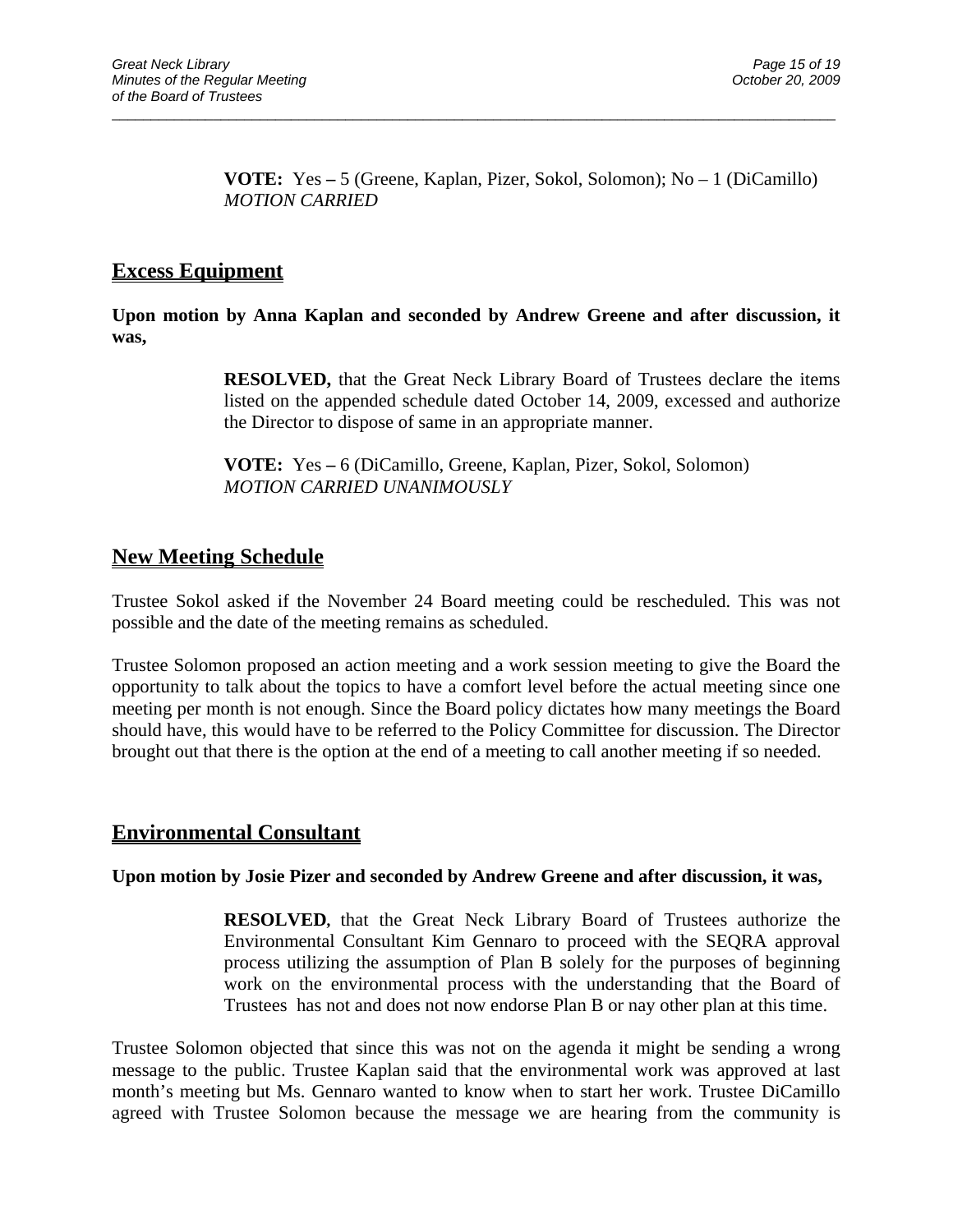distrust. Therefore, Trustee Greene withdrew the motion and this will be done as an agenda item at the Special Board meeting on October  $29<sup>th</sup>$ .

 $\overline{a}$  , and the contribution of the contribution of the contribution of the contribution of the contribution of  $\overline{a}$ 

#### Public Comment: Rebecca Gilliar

Mayor Samansky spoke about unintended consequence. If the referendum were to take place before the plan this would put the Village of Saddle Rock in a quandary if Plan B were used then the Village would be forced to object. The issues including the cost must be resolved first and then choose a plan.

*At this point at 10:35 p.m., President Sokol excused himself from the meeting, and Vice President Greene took over as chair.* 

# **CORRESPONDENCE**

#### **(Copies of these correspondences and the Library's responses are attached to these Minutes)**

Debra & Samuel Kramer were not present to seek to their letter of September 10, 2009.

Marianna Wohlgemuth spoke to her letter of September 18, 2009: Parkville won't benefit from \$30 million expansion of Main; cannot participate in children's services at Main. Time to acknowledge the southern end. Childhood center for kids at the southern end of the district; insufficient computers for kids at Parkville. Looking to do something for kids and young adults at Parkville? The Director replied that several months ago she had toured the branch and she had spoken to the School about the possibility of building on to the building or renting us more space but our request was denied. We recognized that the branch is overcrowded. Ms. Wohlgemuth wanted to know to whom the Business Manager had spoken and she was asked if she had a contact there that the Library could use. She said she had no problem with writing letters. Her next step would be to go to the Board of Education. Mayor Samansky inquired if the Director had spoken to Superintendent Dolan. Stan Romaine suggested organizing a petition for the School to give the Library more space. Mayor Samansky suggested that before a petition, Mr. Dolan should be called and engaged in a quiet conversation.

Rebecca Gilliar, in speaking to her letter of October 9, 2009, said that Levels numbers were obtained from Levels. She spent months to accumulate data and asked that the Library update their data. The Director replied that she is not disputing what she said but her averages were misleading. It is not the numbers but it is what you do with the numbers. Using an average of 4 to 5 persons participating in a workshop is only a small portion of what Level does. It implies only 4 kids are in Levels. She defended Levels as a very fine department. It teaches responsibility through the arts and there is a lot of unstructured activities that go on in Levels Mrs. Gilliar responded that workshop is the core of activity. Trustee Pizer said she has a lot of trouble with the numbers and suggested tossing all the numbers and starting over. People are in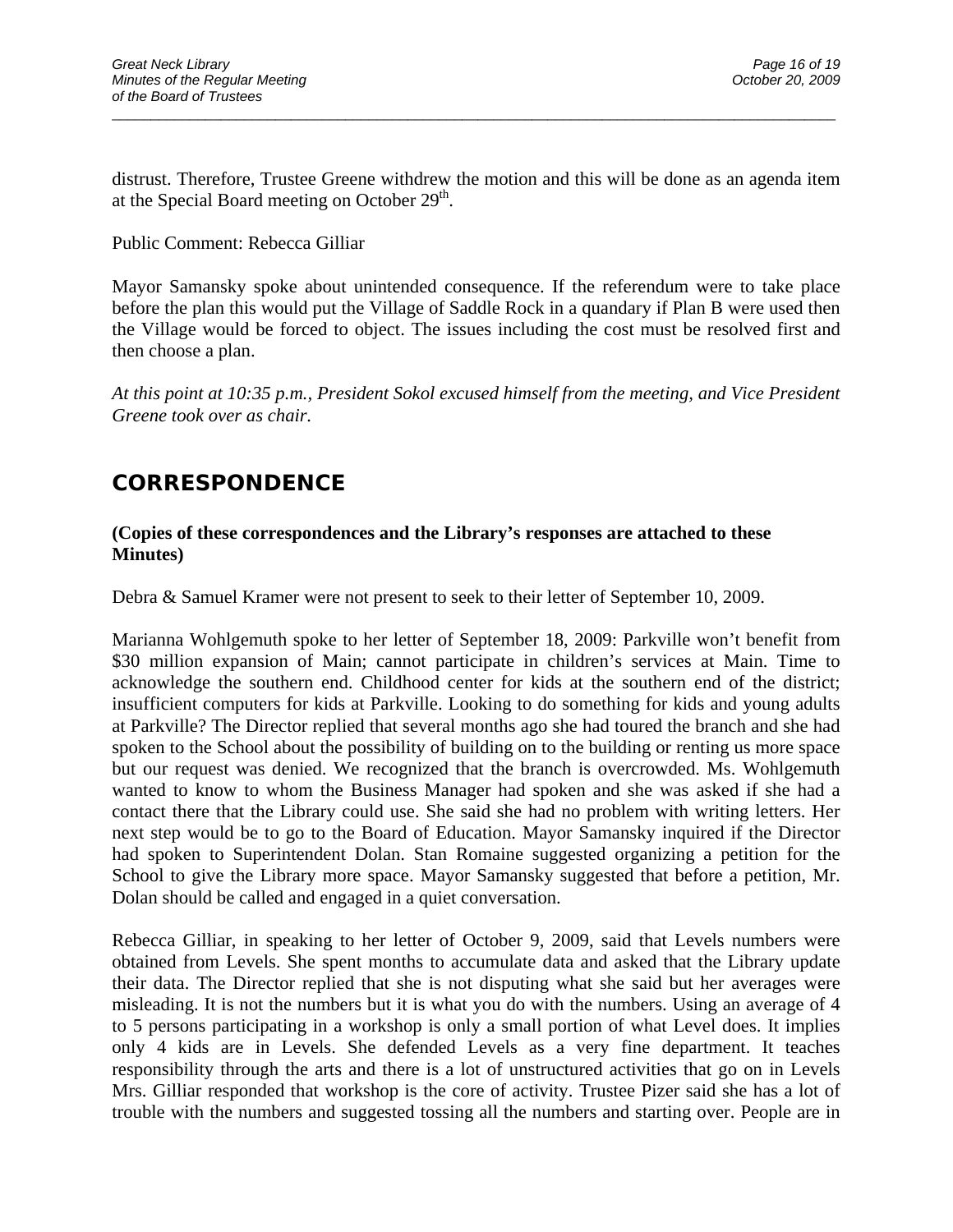and out of the Library and broken counters do not reflect library usage. The numbers are wrong and the way they are used is wrong.

 $\overline{a}$  , and the contribution of the contribution of the contribution of the contribution of the contribution of  $\overline{a}$ 

# **ADJOURNMENT**

The meeting was adjourned at 10:52 p.m. on motion by Trustee Greene and seconded by Trustee Kaplan.

Respectfully submitted,

Janet Eshaghoff Secretary of the Board of Trustees

### *Attachments to Minutes Below:*

## **Report from the Finance Committee Meeting October 15, 2009 Multi-Purpose Room**

**In Attendance:** Marietta DiCamillo, Treasurer; Varda Solomon, Assistant Treasurer; Anna Kaplan, Assistant Treasurer.

**Also Present:** Jane B. Marino, Library Director; Laura L. Weir, Assistant Director; Neil Zitofsky, Business Manager.

The meeting was called to order by Treasurer DiCamillo at 7:35 pm.

Business Manager Neil Zitofsky reported on a meeting that took place on Wednesday, October 14, 2009 between himself, Jane B. Marino, Laura Weir, representing the Library, and Susan Bernstein and Michael Fitzpatrick of ICA Risk Management Consultants.

The purpose of the meeting was to go over the report produced by ICA in which they audited our insurance coverage and made recommendations to the Library based on that audit. These recommendations, on which Neil will follow up, are to investigate with our broker the feasibility and financial implication on the following aspects of our insurance.

Under Property Insurance we will look at raising limits on demolition costs, debris removal and valuable papers; property in transit and outdoor property, such as trees and signs. Ms. Bernstein further stated that we are paying a good rate for overall good coverage on our property insurance and recommended that we reappraise our property, such as our building every three years.

Under General Liability, we will look at raising limits on fire damage to our rented properties and medical expenses. She further recommended investigating raising property in transit coverage in our Commercial Crime policy. Under Inland Marine, she recommended a review of the Library's Fine Arts property to ensure adequate coverage.

We are reviewing our Workers' Comp policy to acquire a lower rate on that coverage. We will also investigate the pollution policies that are available and to see if flood coverage can be extended to the branches.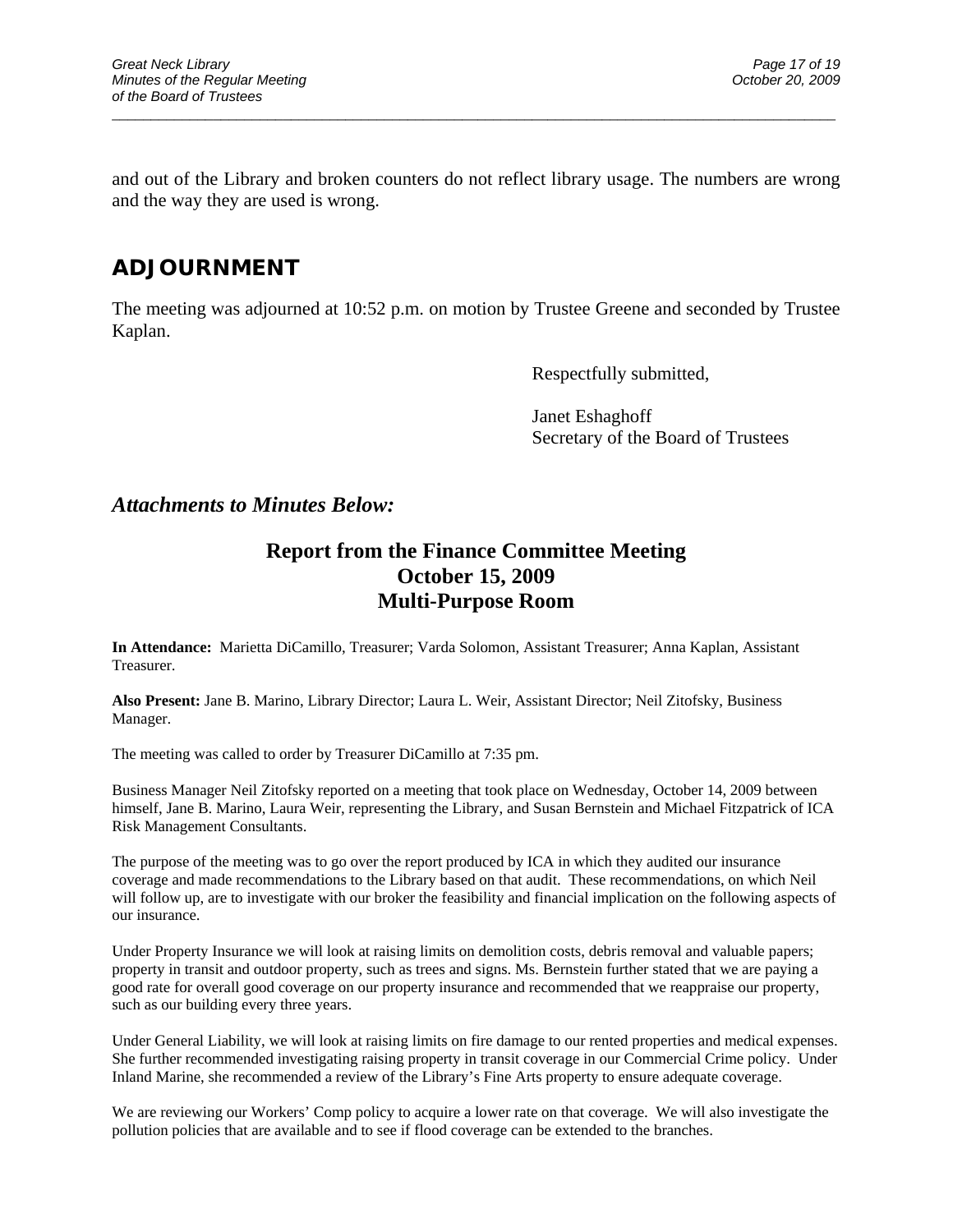Neil went on to review the Library's Financial Reports, including the Operating Fund and Bank Balances. Our revenues are at 73.5% and slightly below the expected level of 75% at this time but Neil stated that the Library should be close if not on budget by year end.

He also reviewed appropriations and all aspects are below budgeted levels of 75% with the exception of Administrative expenses of 80.6% which were pushed above budgeted levels with completed appropriations in audit fees and higher than expected costs in Computer supplies.

 $\overline{a}$  , and the contribution of the contribution of the contribution of the contribution of the contribution of  $\overline{a}$ 

Prompted by an expenditure out of the Branch Fund that did not have prior board approval, since it was below \$5,000, Treasurer DiCamillo went on to explain that the \$5,000 limit was intended for operating expenses only and that Restricted Funds, with the exception of the Gift Fund which is not public money, need Board Resolution for any action. The Director agreed that such a resolution for the expenditure for the Book Drop would be added to the October Board Meeting Agenda.

Neil then went on to review the items in the Warrant. There being no further discussion items, the members of the committee signed the checks.

The meeting was adjourned at 9:20 pm.

## **Assistant Director's Report October 2009**

#### Collection Agency

We have begun to utilize the services of Unique Management Services collection agency. On September 14, 2009 Nick Camastro, Circulation Department Head Clerk, created a list of seventy eight patrons with overdue materials or unpaid fines of over \$25. He sent out a final notice to these patrons advising them that their names would be sent to a collection agency if the bill was not paid in 10 days. Twenty six people responded to that notice and returned overdue material or paid for outstanding accounts. A new list was then created and sent to Unique Management to begin the collection process. Eighteen people responded after being contacted by Unique Management. We are in a free three month trial and will continue to access the merits of the service as we proceed.

#### Great Neck Reads

The first meeting the Great Neck Reads committee was held on October 1, 2009. We have begun planning for the Spring 2010 event.

#### Darien Library

Jane Marino and I attended a tour/information session of the new Gold LEED certified Darien Library on Tuesday, October 6, 2009. Among the many impressive sustainable features built into the project are a biofiltration storm water system that filters and retains water in basins under the parking lot. Site irrigation comes from geothermal wells. The same geothermal wells provide for a ground water heating and cooling system. The Darien Library is a "heavy building," made of concrete block and bricks, which helps maintain a comfortable interior environment year round. Stating that the Library was "built for the future," Alan Gray, Assistant Director-Operations, noted the concept of "Main Street" on the first floor, where all new books, DVDs, audiobooks and CDs are arranged, connects the Children's Room to the Café and the Community Room. The Welcome Desk functions as a concierge desk, encouraging visitors to ask questions while offering Reader's Advisory suggestions. The Power Room on the lower level houses 24 public access computers, a tech training center and two "smart" conference rooms. Sustainable, recycled and recyclable materials were used throughout the building. I would recommend that the Library Trustees take a tour of this remarkable library building.

#### Meetings and Events